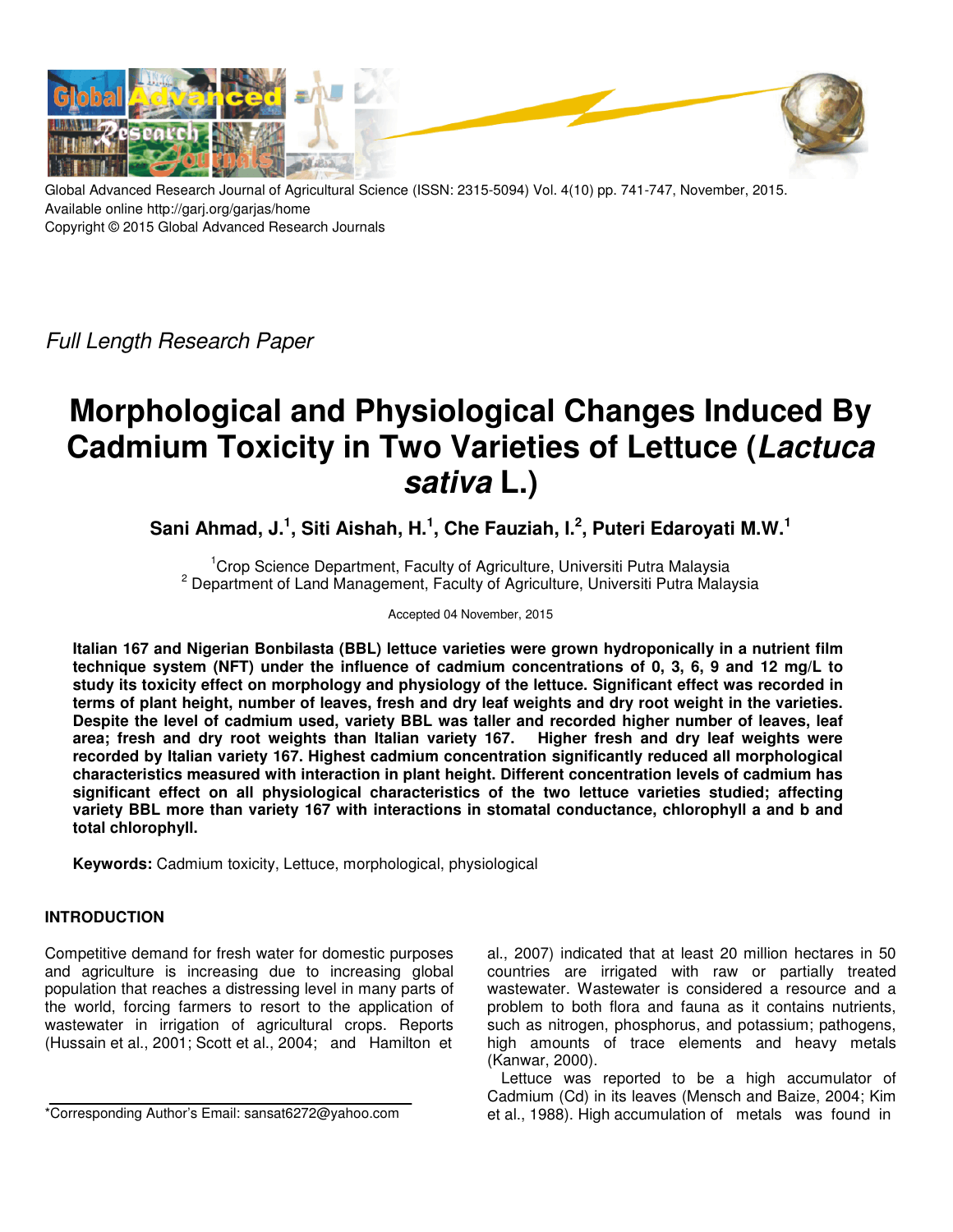lettuce, spinach, cereals, cabbage, rather than in tomatoes, corn or sweet pea (Cox, 2000). Lettuce was proposed to be an indicator crop for testing the potential human dietary risk associated with ingesting food crop grown on Cd polluted soils (Brown et al.,1996). John, et al., (2009), added that Cd ranks the highest in terms of damage to plant growth and human health. According to Santos et al., (2010), Cd is one of the most highly toxic trace pollutants for humans, animals and plants which many authors have reported its cytotoxic, mutagenic and/or carcinogenic effects in animal cells.

The occurrence of Cd is naturally in soils, but the anthropogenic emissions, mostly due to mining activities, burning of fossil fuels, metallurgical industry and the frequent use of phosphate fertilizers are the main sources of soil contamination (Singh and Agrawal, 2007). Nelson and Campbell, (1991) suggested that Cd has relative mobility in soils and does not bind strongly to organic matter. In another report by Benavides et al., (2005), stated that the degree to which plants are able to uptake Cd is conditioned by its concentration in the soil, and its bioavailability modulated by the presence of organic matter, pH, redox potential, temperature and concentrations of other elements.

A lot of research conducted on lettuce by Thys et al., (1991); Costa and Morel, (1994); Ramos et al., (2002) gave emphasis on the effects of Cd on growth of lettuce plants and on the mechanisms of Cd absorption by roots and its distribution within different organs. Recently, Ramos et al., (2002); Monteiro et al., (2009); and Zorrig et al., (2010) reported Cd interactions with other metals like Manganese, Calcium, Zinc and Iron. Among the stresses induced by Cd toxicity symptoms reported by Azevado et al., (2005) and Santos et al., (2010), includes chlorosis, necrotic lesions, wilting, disturbances in mineral nutrition and carbohydrate metabolism and ultimately reducing biomass production. A study with different levels of Cd was formulated and applied to two varieties of lettuce to study its toxicity effects on morphology and physiology of the plants.

### **MATERIALS AND METHODS**

Two weeks old seedlings of Italian lettuce -167 and Bonbilasta (BBL) were transplanted into a trough and supplied with the Cooper's Nutrient Formulation solution (Cooper, 1979) containing  $(mgl^{-1})$ : 236 N, 60 P, 300 K, 85 Ca, 50 Mg, 68 S, 12 Fe (EDTA), 2.0 Mn, 0.1 Zn, 0.1 Cu, 0.3 B and 0.2 Mo, using a Nutrient Film Technique System (NFT). The pH was maintained between 5.5 – 6.5 and E.C. of  $1.5 - 2.5$  s/m. Plants were subjected to different concentrations of Cd (0, 3, 6, 9, and 12 mg/L) supplied in the form of Cd Cl<sub>2</sub> after 9 days of transplanting. This factorial experiment was arranged in a Randomized

Complete Block Design with three replications under a netted rain shelter with a temperature range of  $24 - 38$  °C and relative humidity of 52 to 94 % under light intensity of 300  $\mu$ mol m<sup>-2</sup>s<sup>-1</sup>. Number of leaves and plant height were recorded at maturity in 8 weeks. Root parts were separated at harvest from the leaves and weighed for fresh weights and oven dried at a temperature of 65  $^{\circ}$ C for dry mass. while chlorophyll content was determined according to Coombs et al., (1985) at day 14 of exposure to Cd treatment in the young expanded leaves of lettuce. Photosynthetic rate, stomatal conductance and transpiration rate were measured in the morning between 9 am to 11 am using portable Photosynthesis System (Model LICOR – 6400). Data were analyzed using statistical software package (SAS version 9.2, SAS Institute Incorporated, Cary, North Carolina, USA).

#### **RESULTS AND DISCUSSION**

Application of different concentrations of Cd resulted in changes in morphological and physiological characteristics of the two lettuce varieties (Tables 1 and 2). The two lettuce varieties showed similar response regarding Cd toxicity effects of stunted growth, yellowing of leaves and reduction of biomass with increase in Cd concentrations.

Highest reduction in plant height at maturity was found to be 5.27%, 26.09%, 36.34% and 45.24% respectively, after treatment with 3, 6, 9 and 12 mg/L of Cd stress compared with the control. Interaction was observed to that respect with regards to the concentration of Cd used on the varieties of lettuce. The plant heights of both varieties were linearly reduced with high dosage of Cd element (Figure 1).

Numbers of leaves were reduced highest in the order of 28.69%, 44.68%, 55.74% and 64.35% respectively over the untreated control. Similar negative effects were observed in fresh leaf weight where highest reductions of 9.68%, 31.35%, 58.09% and 78.55% respectively, were obtained. Fresh root weight was decreased by 59.84%, 65.75%, 74.01% and 81.10% respectively compared with the control. Dry leaf weight was affected and reduced to 23.26%, 35.47% and 56.40%compared with the untreated control. Highest reduction in dry root weight of 65.38%, 85.75%, 88.32% and 93.16% respectively, was similarly obtained in comparison with the untreated control.

A study on *Hordeum vulgare* by Argese et al., (2001); *Apium graveolens* by Zong et al., (2007); and *Brassica campetris* by Yang et al., (2011) have made similar reports which attributed the changes observed to high metal concentrations that damaged plant roots and inhibited nutrients uptake, consequently, inhibiting normal plant growth. Bora (1981), reported significant reduction in plant height, fresh and dry weights of various organs, leaf area, relative growth rate, root/shoot ratio that occurred in sesamum plants following Cd treatment. Stohs et al.,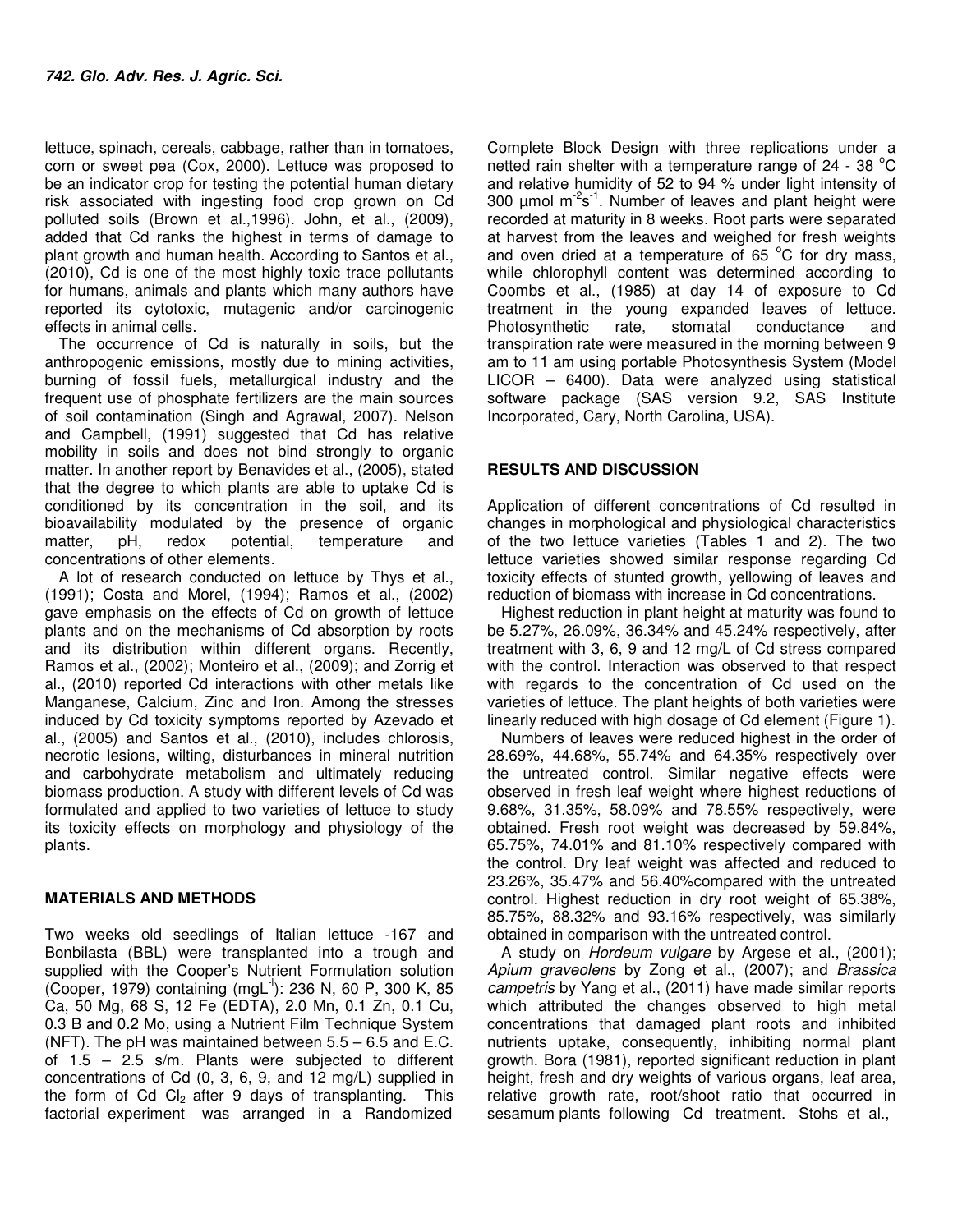| Variety              | Plant<br>height<br>(cm) | No. of<br>leaves    | <b>Fresh Leaf</b><br>weight (g) | <b>Fresh Root</b><br>weight $(g)$ | Dry Leaf<br>weight $(g)$ | Dry Root<br>weight $(g)$ |
|----------------------|-------------------------|---------------------|---------------------------------|-----------------------------------|--------------------------|--------------------------|
| Var. BBL             | 26.15a                  | 25.27               | 85.53b                          | 21.93                             | 19.87 <sub>b</sub>       | 2.63                     |
| Var. ITAL. 167       | 18.23 <sub>b</sub>      | 24.60               | 109.80a                         | 15.20                             | 24.00a                   | 1.27                     |
| Significance         | **                      | ns                  | **                              | ns                                | **                       | ns                       |
| $Cd$ concs. $(mg/L)$ |                         |                     |                                 |                                   |                          |                          |
| $\Omega$             | 28.67a                  | 40.67a              | 151.50a                         | 42.33a                            | 28.67a                   | 7.02a                    |
| 3                    | 27.16b                  | 29.00ab             | 136.83a                         | 17.00b                            | 28.00a                   | 2.43ab                   |
| 6                    | 21.19c                  | 22.50 <sub>bc</sub> | 104.00b                         | 14.50ab                           | 22.00b                   | 1.00 <sub>b</sub>        |
| 9                    | 18.25d                  | 18.00bc             | 63.50c                          | 11.00b                            | 18.50c                   | 0.82 <sub>b</sub>        |
| 12                   | 15.70e                  | 14.50c              | 32.50d                          | 8.00c                             | 12.50d                   | 0.48 <sub>b</sub>        |
| Significance         | **                      | **                  | 京京                              |                                   | 家家                       |                          |
| Interaction          |                         |                     |                                 |                                   |                          |                          |
| Variety*Concs.       | **                      | ns                  | ns                              | ns                                | ns                       | ns                       |

Table 1: Effect of Cd Concs on Morphological Characteristics of lettuce varieties

\*Significant at 5%, \*\* highly significant at 1%, ns = not significant

|  | Table 2: Effect of Cd concentration on physiological characteristics of lettuce varieties |
|--|-------------------------------------------------------------------------------------------|
|  |                                                                                           |

| Variety             | Photosynthesis<br>$(mod m-2 s-1)$ | Stomatal<br>Cond. $(m^{-2})$<br>$s-1$ ) | Transpiration<br>$mL/cm^2$ | Chlorophyll<br>$a$ ( $\mu$ g/ml) | Chlorophyll<br>$b$ ( $\mu$ g/ml) | Total<br>Chlorophyll<br>$(\mu g/ml)$ |
|---------------------|-----------------------------------|-----------------------------------------|----------------------------|----------------------------------|----------------------------------|--------------------------------------|
| Var. BBL            | 12.26b                            | 1.05 <sub>b</sub>                       | 5.65 <sub>b</sub>          | 3.32 <sub>b</sub>                | 3.43 <sub>b</sub>                | 6.75 <sub>b</sub>                    |
| Var. ITAL. 167      | 13.31a                            | 1.45a                                   | 6.68a                      | 4.32a                            | 4.09a                            | 8.41a                                |
| Significance        | **                                | 京享                                      | **                         | **                               | **                               | **                                   |
| $Cd$ concs $(mg/L)$ |                                   |                                         |                            |                                  |                                  |                                      |
|                     | 16.17a                            | 1.80a                                   | 8.00a                      | 5.43a                            | 6.07a                            | 11.50a                               |
| 3                   | 14.77 <sub>b</sub>                | 1.56b                                   | 7.36 <sub>b</sub>          | 4.93 <sub>b</sub>                | 5.58b                            | 10.50 <sub>b</sub>                   |
| 6                   | 12.84c                            | 1.30c                                   | 6.63c                      | 3.89c                            | 4.05c                            | 7.94c                                |
| 9                   | 11.22d                            | 0.91d                                   | 5.02 <sub>d</sub>          | 2.97d                            | 2.06d                            | 5.03d                                |
| 12                  | 8.91e                             | 0.70e                                   | 3.82e                      | 1.90 <sub>e</sub>                | 1.03 <sub>e</sub>                | 2.93 <sub>e</sub>                    |
| Significance        | 草家                                | **                                      | **                         | **                               | **                               | **                                   |
| Interaction         |                                   |                                         |                            |                                  |                                  |                                      |
| Variety*Concs.      | ns                                | 家宴                                      | ns                         | 宴                                | **                               | **                                   |

\*Significant at 5%, \*\* highly significant at 1%, ns = not significant



Figure 1: Interaction effect of Cd concentrations on plant height in varieties of lettuce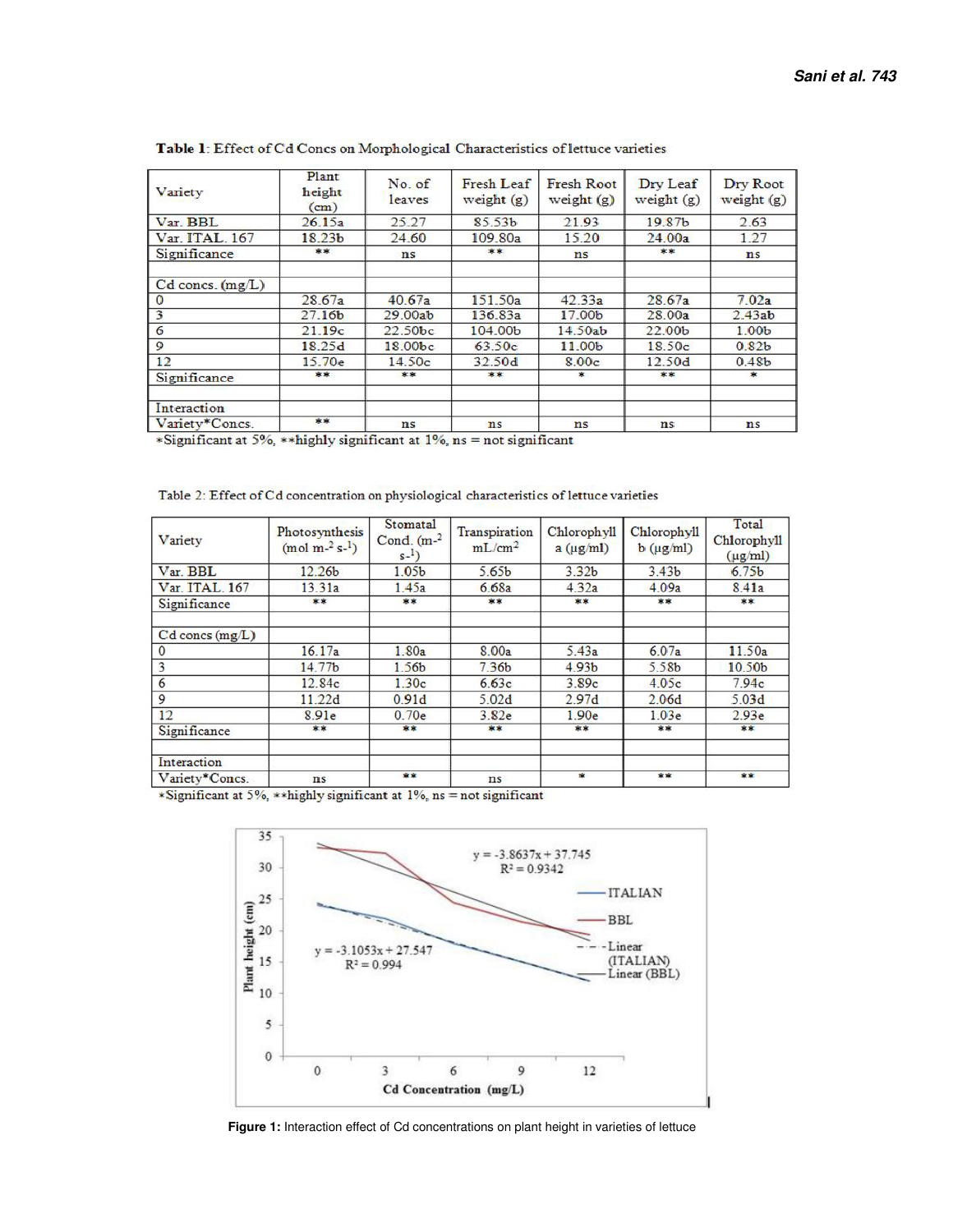

 **Figure 2:** Interaction effect of Cd concentrations on stomatal conductance in lettuce varieties

(2000) and Schutzendubel et al., (2001) explained that Cd directly or indirectly induces increased formation of reactive oxygen species, which interfere with the redox status of the cell and cause oxidative damage to proteins, lipids and other biomolecules. This happened as a result of damages to root tips, reduction of nutrient and water uptake, impairments of photosynthesis and inhibition of growth of the plants by higher concentration of Cd in cells. In this work, roots of lettuce were more affected than other parts of the plants which may be explained as the roots being the main barriers against Cd uptake try to immobilize Cd by extracellular carbohydrates like mucilage, or callose among others (Wagner, 1993) as well as by the constituents of the cell wall (Nishizono et al., 1987). In a report by Leita et al., (1996), roots and leaves of bush been bound Cd mostly on pectic sites and histidyl groups of the cell wall. Seregin and Ivanov, (2001), suggested that the multilayer cortex appears to reduce the toxic effects of Cd on other tissues by binding most of the Cd ions in the cell wall serving as the second barrier defending plants from the toxic effects of Cd. Seregin et al., (2004), added that casparian strips found in the endodermis serve as a barrier for Cd entrance into the central cylinder.

Physiological parameters studied were significantly affected by Cd stress. Photosynthesis was reduced from 8.66%, 20.59%, 30.61%, to a maximum of 44.90% respectively, compared with the control on treatment with 0, 3, 6, 9 and 12 mg/L Cd concentrations. The decline of photosynthetic rates as suggested by Seregin and Ivanov, (2001), is due to distorted chloroplast ultrastructure; restraining the synthesis of chlorophyll, plastoquinone, and carotenoids; at the same time obstructs electron transport; inhibits enzyme activities of the Calvin cycle; and  $CO<sub>2</sub>$ deficiency as a result of stomatal closure when exposed to Cd stress. Negative effect of Cd on net photosynthesis (Pn) was demonstrated by Wu et al., (2003a) to be credited

to a complex of physiological disturbances, mainly inhibition of the chlorophyll biosynthesis, reduction in Fv/Fm (the ratio of variable fluorescence to maximal fluorescence) and PSII, distorted stomata behavior and other photosynthetic processes in barley and tomato plants. Undesirable effect of Cd was observed in stomatal conductance amounting to 13.33%, 27.78%, 49.44% and 61.11% respectively, compared with untreated control. Similar negative trend was seen in transpiration where a reduction of 8%, 17.13%, 37.25% and 52.25% respectively, were obtained when stressed with Cd. Barcelo et al., (1988), highlighted that among the factors that causes reduced transpiration rate and stomatal conductance first is growth retardation that leads to reduced leaves area which are the major transpiring organ. Secondly, the guard cells becoming smaller occasionally or a times the guard cells becoming relatively more numerous because heavy metals generally affect leaf growth to a greater extent than the particular differentiation of stomata in Cd treated plants (Breckle, (1991). Contents of compounds maintaining cell turgor and cell wall plasticity is lowered in Cd treated plants thereby lowering the water potential is the third factor (Breckle, (1991; Leita et al., 1995); stomatal closure is the fourth factor induced by Cd as a result of increase in the content of ABA in the cells leading to the accumulation of monomers arriving at the site of cut in synthesis and the increase of the cuticle thickness, thus hindering transpiration.

Chlorophyll a, chlorophyll b, and total chlorophyll were affected by Cd treatment in a similar pattern with chlorophyll a having 9.21%, 28.36%, 45.30% and 65%; chlorophyll b was mostly affected more than chlorophyll a with 8.08%, 33.28%, 66.06% and 83.03% reduction; while total chlorophyll had a negative effect of 8.70%, 31.00%, 56.26% to a maximum of 74.52% (Table 2). Many workers have reported similar results (Singh et al., 2012; Preeti and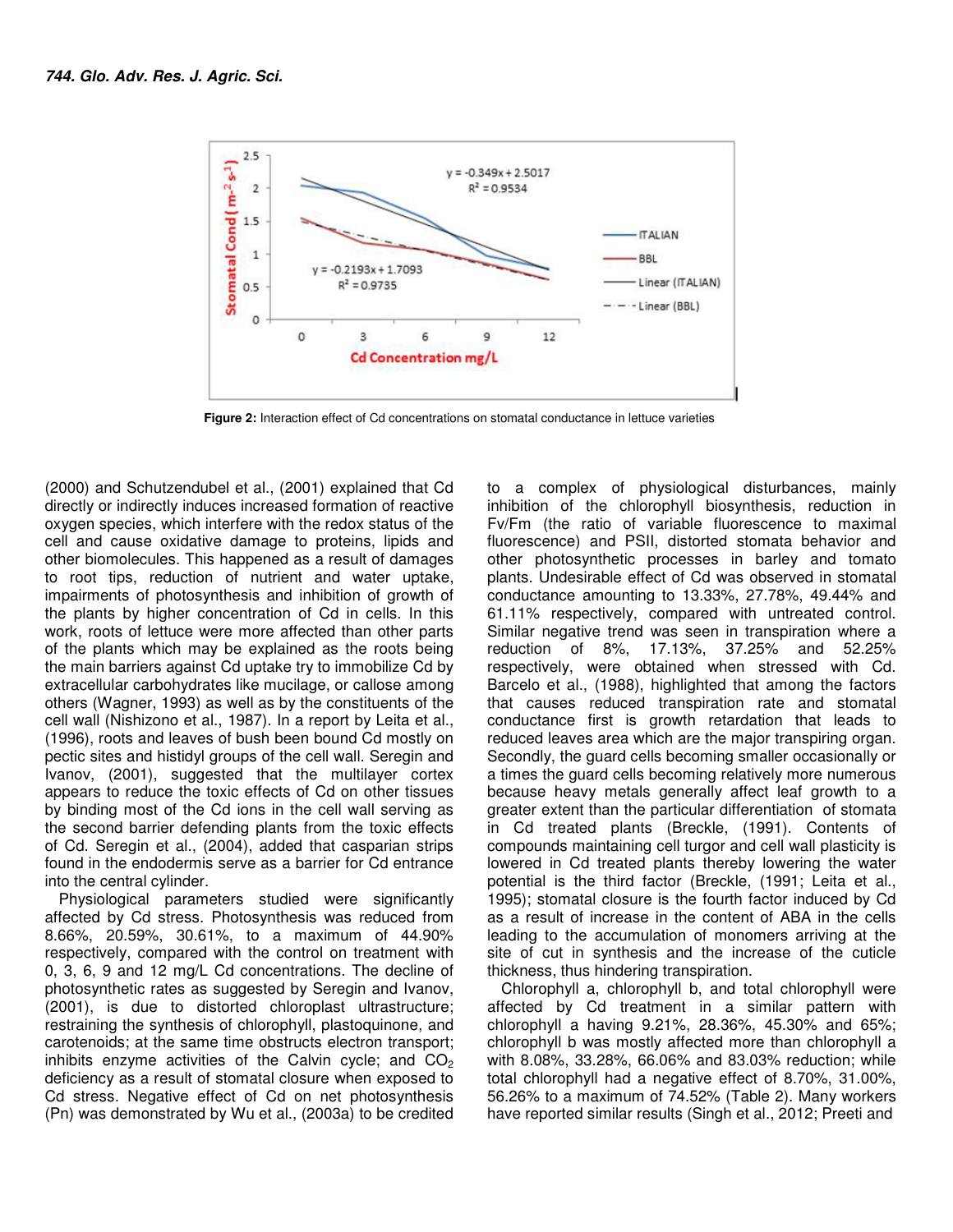

Figure 3: Interactions in chlorophyll a, chlorophyll b and total chlorophyll as a result of Cd concentrations on varieties of lettuce.

Tripathi, 2011). Reduction in chlorophyll content in lettuce and tomato plants in the presence of heavy metals was suggested to be caused by an inhibition of chlorophyll biosynthesis (Cho and Park, 2000). Increasing amounts of heavy metals in irrigation water affected chlorophyll b more than chlorophyll a in plants treated with water of the highest heavy metal content when compared with fresh water or less-contaminated industrial wastewater. Treatment with heavy metal on lettuce, cucumber and bean plants by Vassilev et al., (2007) in support of the above results, indicated that the content of all pigments get diminished and to some extent tend to changed their ratios. Sandalio et al., (2001) reported that stomatal opening, transpiration, photosynthesis are affected by Cd; and chlorosis, leaf rolls and stunting are the main symptoms of Cd toxicity in plants. Production or decreasing enzymatic and non-enzymatic antioxidants, inducing oxygen free radicals were suggested to be responsible by oxidative stress involved in Cd toxicity (Sandalio et al., 2001).

Interactions were observed in stomatal conductance, chlorophyll a, chlorophyll b and total chlorophyll. The higher the concentration of Cd in the plants the more stomatal conductance, chlorophyll a, chlorophyll b and total chlorophyll were reduced (Figure 2 and 3).There is a strong correlation in the varieties with Cd concentrations, where increase in Cd stress brought about lower performance in stomatal conductance, and lower chlorophyll a, chlorophyll b and total chlorophyll contents in the plants (Figure 2 and 3).

#### **CONCLUSION**

The present work has demonstrated the adverse effect Cd toxicity has on various aspects of plant physiological and morphological characteristics. This effect is not limited to only structural changes in the plants body but also alterations and reductions in plant biomass and ultimately affecting their productivity. A desirable means is required to minimize the uptake of heavy metals in food crops especially vegetables irrigated with polluted wastewater to protect food quality.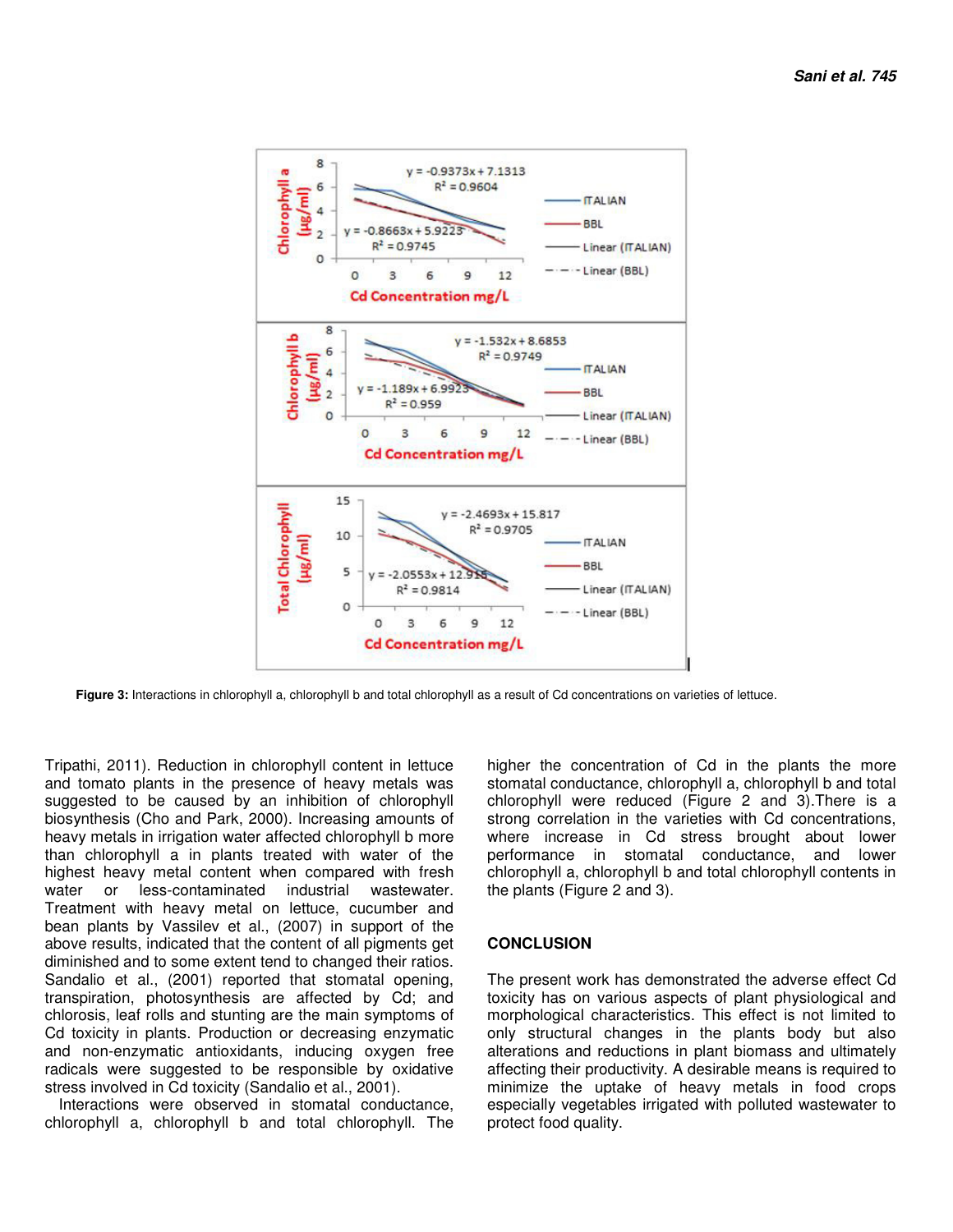#### **REFERENCE**

- Argese E, Delaney E, Agnoli F, Faraon F, Sorgano A, Cacco G (2001). Variation of morpho-physiological parameters of barley and oat plants grown on heavy metal treated microcosms. Bollettino della Societa Italiana della Scienza del Suolo **50** (3), 709-722, in Italian.
- Azevado H, Pinto CGG, Farnandes J, Loureiro S, Santos C (2005). Cadmium effects on sunflower growth and photosynthesis. *J. Plant Nutr*. **28**: 2211-2220.
- Barcelo J, Vazques MD, Poschenrieder Ch (1988). Structural and Ultrastructural Disorders in Cadmium-Treated Bush Bean Plants (*Phaseolus vulgaris* L.), *New Phytol.* Vol. 108, pp. 37- 49.
- Bates LS, Waldren RP, Teare ID (1973). Rapid determination of free Proline for water stress studies. Plant and Soil **39**: 205-207.
- Benavides MP, Gallego SM, Tomaro ML (2005). Cadmiumtoxicity in plants. Brazilian J. Plant Physiol. **17**: 21-34
- Bora KK (1981). Studies on the role of bio-regulants and pollutants in growth and productivity of desert plants. Ph.D. Thesis, University of Jodhpur, Rajasthan, India.
- Breckle SW (1991). Growth under stress: Heavy metals, Plant Roots: The Hidden Half, Waisel, Y. and Kafkafi, U., Eds., New York: Marcel Dekker, pp. 351-373.
- Brown SL, Chaney RL, Lloyd CA, Angle JS, Ryan JA (1996). Relative uptake of Cadmium by garden vegetables and fruits grown on longterm biosolid-amended soils. *Environ. Sci. Technol.* **30**: 3508-3511.
- Cho U-H, Park J-O (2000). Mercury-induced oxidative stress in tomato seedlings. Plant Sci. 156, 1-9.
- Coombs J, Hall DO, Long S, Scurlock J (1985). Techniques in bioproductivity and photosynthesis. Pergamon Press.
- Cooper AJ (1979).. The ABC of Nutrient Film Technique. London: Grower Books
- Costa G, Morel JL (1994). Water relations, gas exchange and amino acid content in cadmium treated lettuce. Plant Physiol. Biochem.**32**: 561- 570.
- Cox S (2000). Mechanism and strategies for phytoremediation of cadmium. **Cancer at:** Online at: **Cancer at:** 2016 http://lamar.colostate.edu/~samcox/INTRODUCTION.html on 10-03-2013.
- Davey, M.R., Anthony, P., Van Hooff P., Power, J.B. and Lowe, K.C. (2007). Lettuce Biotechnology in Agriculture and Forestry, Vol. 59.Transgenic CropsIV. (Eds) Pua E.C. and Davey M.R. Springer-Verlag Berlin Heidelberg.
- Fergusson EJ (1990). Heavy metals in plants. In: *The Heavy elements, Chemistry, Environmental and Health effects*. Fergusson E.I. (ed.) Pergamon Press, Exford, U.K. pp 7-30.
- Hamilton AJ, Stagnit ti F, Xiong X, Kreidl SL, Benke KK, Maher P (2007). Reviews and Analyses Wastewater Irrigation: The State of Play. *Vadose Zone J.,***6**: 823-840.
- Hibben CR, Hagar SS, Mazza CP (1984). Comparison of Cadmium and Lead content of vegetable crops grown in urban and suburban gardens. *Environs. Pollut. B.,* **7:1** 71-80.
- Hollenbach B, Schreiber L, Hartung W, Dietz K-J (1997). Cadmium leads to Stimulated Expression of the Lipid Trasfer Protein Genes in Barley: Implications for the Involvement of Lipid Transfer Proteins in Wax Assembly, *Planta,* vol. 203, pp. 9-19.
- Hussain I, Raschid L, Hanjra MA, Marikar F, Van der Hoek W (2001). A framework for analyzing socioeconomic, health and environmental impacts of wastewater use in agriculture in developing countries. Working paper 26. Colombo: International Water Management Institute (IWMI).
- John R, Ahmad P, Gadgil K, Sharma S (2009). Heavy metal toxicity: Effect on plant growth, biochemical parameters and metal accumulation by *Brassica juncacea* L. *Int. L. Plant Prod.* **3**: 65-76.
- Kanwar JS, Sandha MS (2000). Wastewater pollution injury to vegetable crops. *Agric. Rev*., **21 (**2): 133-136
- Kim SJ, Chang AC, Page AL, Warmek JE (1988). Relative concentrations of cadmium and zinc in tissues of selected food plants grown on sludge treated soils. J. Environ. Qual. **17**: 568-753.
- Leita L, Denobili M, Cesco S, Mondini C (1996). Analysis of intercellular cadmium forms in roots and leaves of bush plants. J. Plant Nutr. **19**: S29-S58.
- Mensch M, Baize D (2004). Contamination des sols et de noselimentsd'originevegetale par les elements en trace, mesures pour reduirel'exposition. Courrier de l'Environment de l'INRA**52**: 31-54.
- Monteiro MS, Santos C, Soares AMVM, Mann RM (2009). Assessment of biomarkers of cadmium stress in lettuce. Ecotoxicology and Environmental Safety**72**: 811-818
- Nelson WO, Campbell PGC (1991). The effects of acidification on the geochemistry of Al, Cd, Pb and Hg in freshwater environments: a literature review. Environ. Pollut. **71**: 91-130.
- Nishizono H, Ichikawa II, Suziki S, Ishii F (1987). The role of the cell wall in the heavy metal tolerance of *Athyrium yokoscence*. Plant Soil **101**: 15-20.
- Preeti P, Tripathi AK (2011). Effect of heavy metals on morphological and biochemical characteristics of *Albizia procera* (Roxb.) Benth. Seedlings. Int. J. Environ. Sci. 1, 5.
- Ramos I, Esteban E, Lucena JJ, Garate A (2002).Cadmium uptake and subcellular distribution in plants of *Lactuca* sp. Cd-Mn interaction. Plant Sci. **162**: 761-767
- Sandalio L, Dalurzo H, Gomes M, Romero-Puertas M, del Rio L (2001). Cadmium- induced changes in the growth and oxidative metabolism of pea plants. J. Exp. Botany **52**: 2115-2126
- Sanita di Toppi L, Gabbriella R (1999). Response to cadmium in higher plants. *Environ. Exp. Bot.* **41**: 105-130.
- Santos C, Monteiro M, Dias M.C, (2010). Cadmium toxicity in crops: a review. Environmental science, engineering and technology. Nova Publishers, Novinka.
- Schutzendubel A, Schwanz P, Teichmann T, Gross K, Langenfeld-Heyser R, Godbold DL, Polle A (2001). Cadmuim induced changes in antioxidative systems, hydrogen peroxide content and differentiation in Scots pine roots. Plant Physiol. **127**: 887-898.
- Scott C, Faruqui NI, Raschid-Sally L (2004). *Wastewater Use in Irrigated Agriculture: Management Challenges in Developing countries.* In: Wastewater use in Irrigated agriculture: Confronting the livelihood and environmental realities. (Ed.): C.A. Scott, Ottawa, Canada: CAB International Water Management Institute, and International Development Research Centre.
- Seregin IV, Ivaniov VB (2001). Physiological aspects of cadmium and lead toxic effects on higher plants. Russian J. Plant Physiol. **48**: 606- 630.
- Seregin IV, Shpigun LK, Ivaniov VB (2004). Distribution and toxic effects of cadmium and lead on maize roots. Russian J. Plant Physiol. **51**: 525- 533.
- Singh G, Agnihotr RK, Reshma RS, Ahmad M (2012). Effect of lead and nickel toxicity on cholorophyll and proline content of Urd (*Vigna mungo* L.) seedlings. Int. J. Plant Physiol. Biochem. **4** (6), 136-141.
- Singh RP, Agrawal M (2007). Effects of sewage sludge amendment on heavy metal accumulation and consequent responses of *Beta vulgaris*  plants. Chemosphere **67**: 2229-2240
- Stohs SJ, Bagchi D, Hassoun E, Bagchi M (2000). Oxidative mechanisms in the toxicity of chromium and cadmium ions. J. Environ. Pathol. Toxicol. Oncol. **19**: 201-213.
- Thys C, Vanthomme P, Schrevens E, De Proft M (1991). Interactions of Cd with Zn, Cu, Mn and Fe for lettuce (*Lactuca sativa* L.) in hydroponic culture. Plant Cell and Environ. **14**: 713-717
- Vassilev A, Koleva L, Berova M, Stoeva N (2007). Development of a plant test system for evaluation of the toxicity of metal contaminated soils. I. sensitivity of plant species to heavy metal stress. J. Central Euro. Agri. **8** (2), 135-140.
- Wagner GJ (1993). Accumulation of cadmium in crop plants and its consequences to human health. Adv. Agron. **51**:173-212.
- Wong SP, Lai PL, Jen HWK (2006). Antioxidant activities of aqueous extracts of selected plants Food Chem. **99**: 775-783.